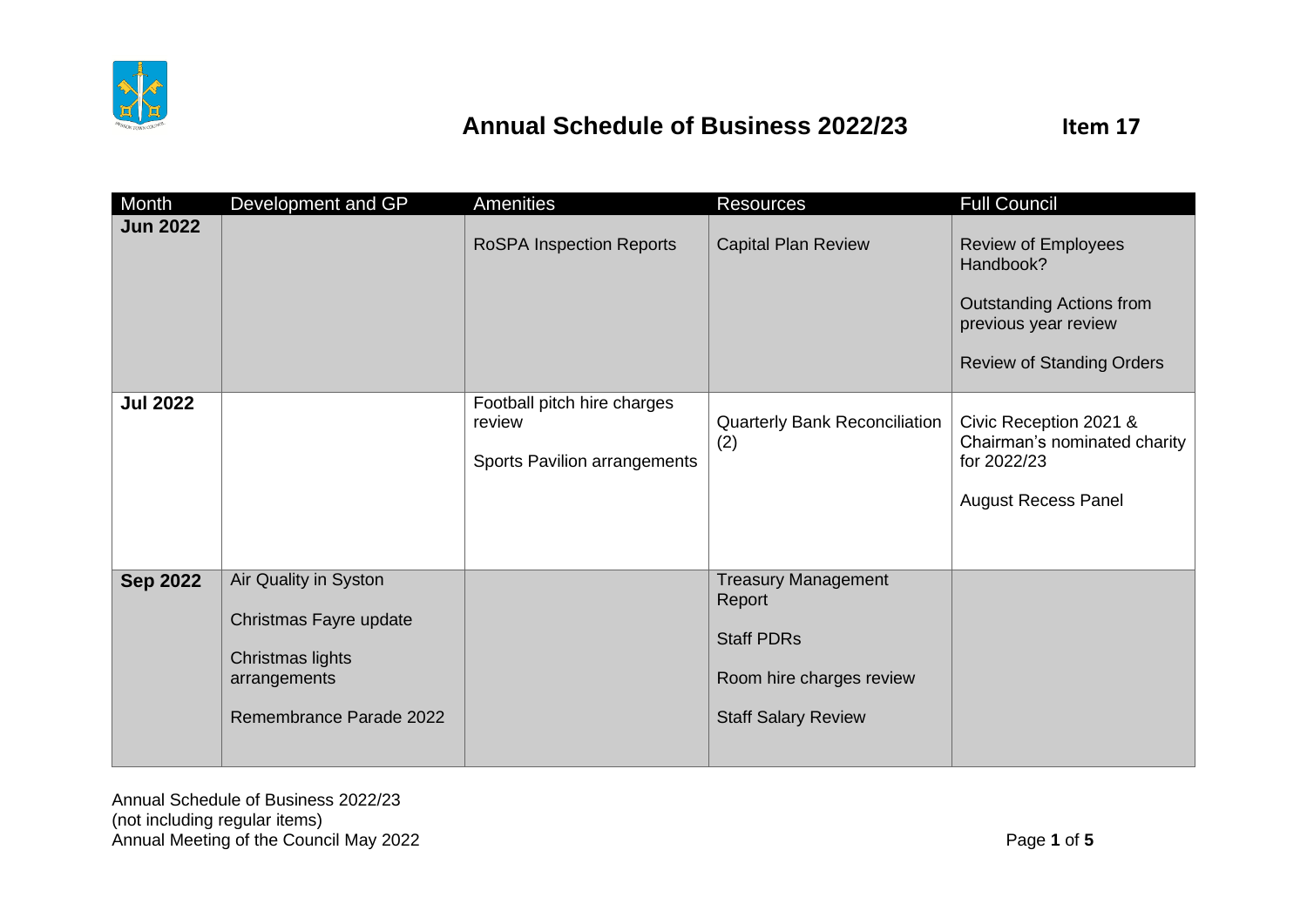

| Month           | Development and GP                                                           | <b>Amenities</b>                               | <b>Resources</b>                                        | <b>Full Council</b>                           |
|-----------------|------------------------------------------------------------------------------|------------------------------------------------|---------------------------------------------------------|-----------------------------------------------|
| <b>Oct 2022</b> | Draft Budget for 2023/24<br>Quotations for hanging                           | Draft Budget for 2022/23                       | <b>External Audit Report</b><br>2022/23                 |                                               |
|                 | basket plants (three year<br>contract up to 2024 in place).                  |                                                | Draft Budget for 2023/24                                |                                               |
|                 | New contract for approval<br>from 2024 until 2026                            |                                                | <b>Quarterly Bank Reconciliation</b><br>(3)             |                                               |
| <b>Nov 2022</b> |                                                                              |                                                |                                                         |                                               |
|                 | Draft Budget for 2023/24                                                     | Draft Budget for 2023/24                       | Draft Budget for 2023/24                                |                                               |
|                 |                                                                              | <b>Machinery Maintenance</b>                   | <b>Rolling Three Year Capital</b><br><b>Plan Review</b> |                                               |
|                 |                                                                              | <b>Cemeteries Cover over</b>                   |                                                         |                                               |
|                 |                                                                              | Festive period 2022/23                         | <b>Council Office Festive</b><br>opening hours 2022/23  |                                               |
| <b>Dec 2022</b> |                                                                              |                                                |                                                         |                                               |
|                 | Final Draft Budget for<br>2023/34                                            | Final Draft Budget for<br>2023/24              | Final Draft Budget for<br>2023/24                       | Approval of Draft Budget for<br>2023/24       |
|                 | <b>Review of Remembrance</b><br>Parade 2022<br><b>Christmas Fayre Review</b> | <b>Quotations for Summer</b><br>bedding plants | Precept to be submitted to<br>CBC for 2023/24           | Precept to be submitted to<br>CBC for 2023/24 |
|                 |                                                                              |                                                |                                                         |                                               |
| <b>Jan 2023</b> | Review of Christmas Lights                                                   |                                                | <b>Quarterly Bank Reconciliation</b><br>(4)             |                                               |

Annual Schedule of Business 2022/23 (not including regular items) Annual Meeting of the Council May 2022 **Page 2** of 5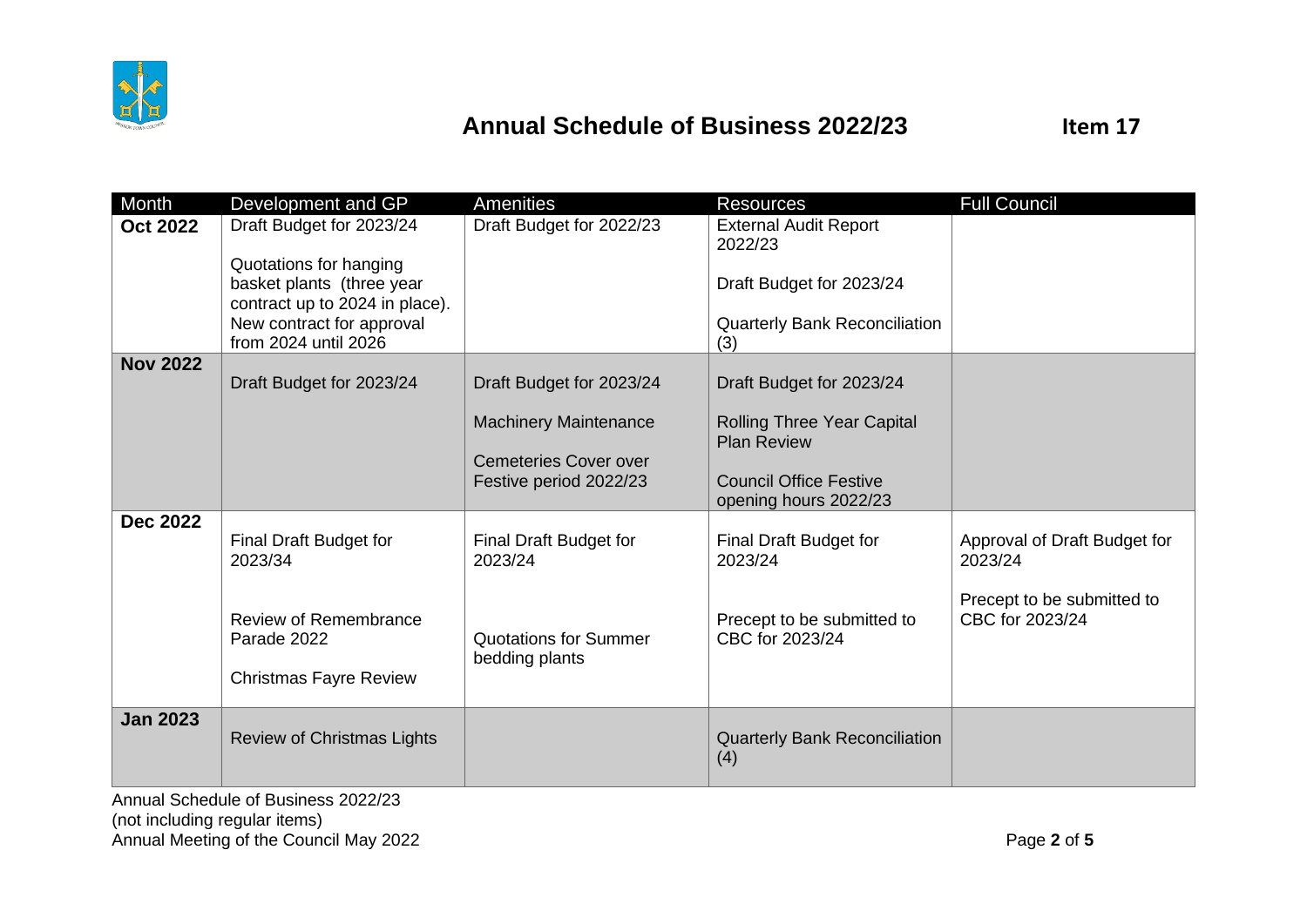

| Month           | Development and GP         | Amenities                         | <b>Resources</b>                    | <b>Full Council</b>               |
|-----------------|----------------------------|-----------------------------------|-------------------------------------|-----------------------------------|
|                 |                            |                                   | Insurance renewal - normally        |                                   |
|                 |                            |                                   | three-year contract renewal         |                                   |
|                 |                            |                                   | due April 2023                      |                                   |
|                 |                            |                                   |                                     |                                   |
| <b>Feb 2023</b> |                            |                                   |                                     |                                   |
|                 |                            |                                   |                                     |                                   |
|                 |                            |                                   | <b>Internal Controls Audit</b>      |                                   |
|                 |                            |                                   | <b>Risk Assessment of Financial</b> |                                   |
|                 |                            |                                   | <b>Matters</b>                      |                                   |
|                 |                            |                                   |                                     |                                   |
|                 |                            |                                   | Health & Safety Audit               |                                   |
|                 |                            |                                   | Fire Risk Assessment Report         |                                   |
| <b>Mar 2023</b> |                            | S106 Monies Review                | Internal Audit for 2022/23          | <b>Review of Financial</b>        |
|                 |                            | East Midlands in Bloom Entry      |                                     | <b>Regulations</b>                |
|                 |                            | 2023                              |                                     |                                   |
|                 |                            |                                   |                                     | <b>Business Plan and Strategy</b> |
|                 |                            |                                   |                                     | <b>Review</b>                     |
|                 |                            |                                   |                                     |                                   |
| Apr 2023        | <b>Review of Community</b> | <b>Quotations for Fertilisers</b> | End of Year Bank                    |                                   |
|                 | <b>Emergency Plan</b>      |                                   | Reconciliation                      |                                   |
|                 |                            |                                   |                                     |                                   |
|                 |                            |                                   | Annual Audit Timetable for          |                                   |
|                 |                            |                                   | year 2022/23                        |                                   |
|                 |                            |                                   | Budget Analysis 2022/23             |                                   |

Annual Schedule of Business 2022/23 (not including regular items) Annual Meeting of the Council May 2022 **Page 3** of 5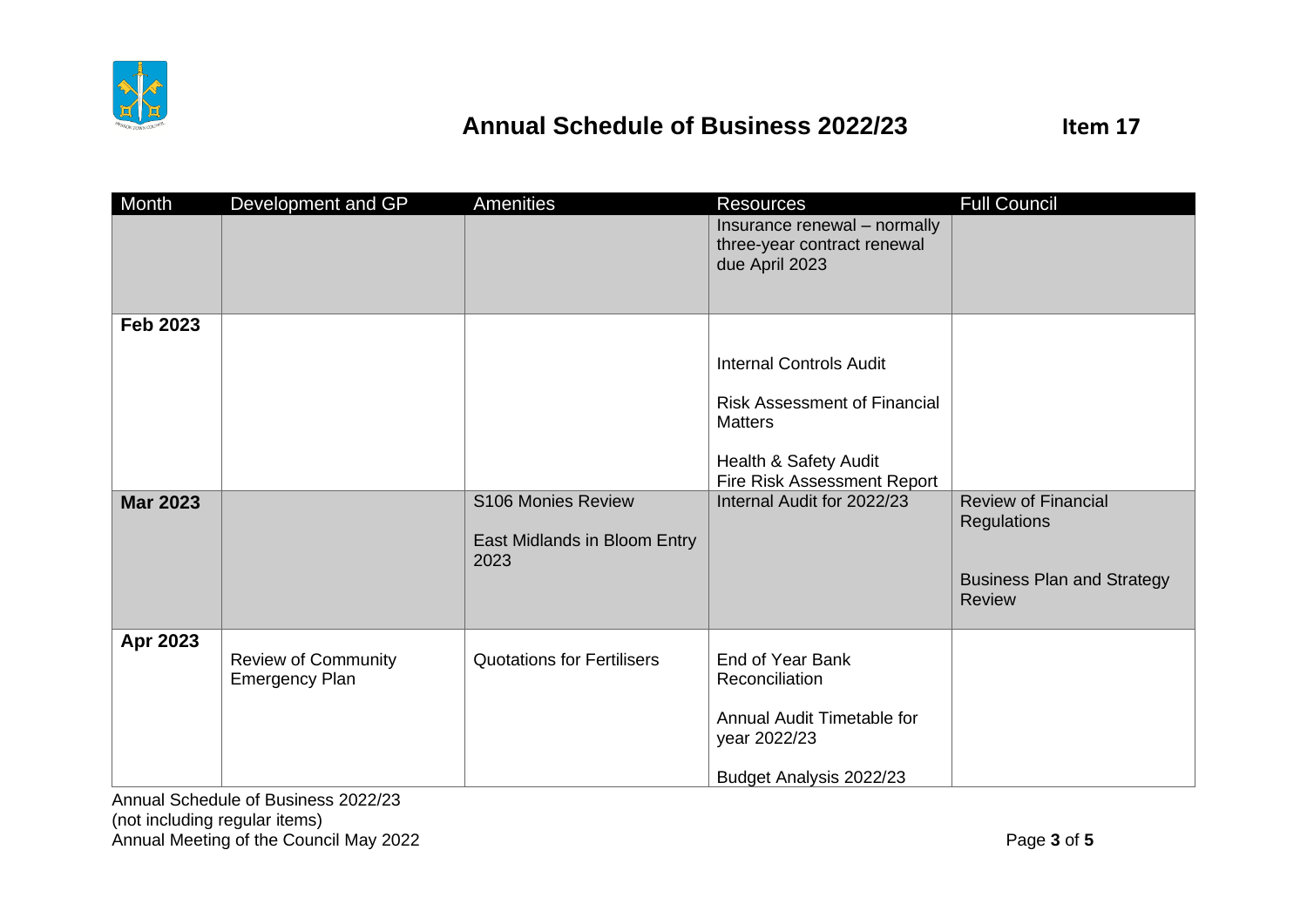

| Month           | Development and GP | <b>Amenities</b>                                      | <b>Resources</b>                                                                                                                                                       | <b>Full Council</b>                                                                                                                                                                                                                                                                                                                                                                                         |
|-----------------|--------------------|-------------------------------------------------------|------------------------------------------------------------------------------------------------------------------------------------------------------------------------|-------------------------------------------------------------------------------------------------------------------------------------------------------------------------------------------------------------------------------------------------------------------------------------------------------------------------------------------------------------------------------------------------------------|
|                 |                    |                                                       |                                                                                                                                                                        |                                                                                                                                                                                                                                                                                                                                                                                                             |
| <b>May 2023</b> |                    | <b>Quotations for Spring</b><br><b>Bedding Plants</b> | Annual Report of Internal<br><b>Auditor 2022/23</b><br>To approve Annual<br>Governance Statement<br>2022/23<br>To approve 2022/23<br><b>Accounts and Annual Return</b> | To approve Annual<br><b>Governance Statement</b><br>2022/23<br>To approve 2022/23<br><b>Accounts and Annual Return</b><br><b>Annual Town Meeting</b><br>Annual Meeting of STC<br>Annual Report of the Council<br>Annual Report from the Chair<br><b>Committee Chairs Annual</b><br><b>Reports</b><br>Meeting Dates 2023/24<br><b>Annual Schedule of Business</b><br>2022/23<br><b>Councillor Attendance</b> |
|                 |                    |                                                       |                                                                                                                                                                        | 2022/23<br><b>Re-affirmation of General</b><br>Power of Competence (only                                                                                                                                                                                                                                                                                                                                    |
|                 |                    |                                                       |                                                                                                                                                                        | after election)                                                                                                                                                                                                                                                                                                                                                                                             |

*Policies and Procedures will be reviewed throughout the year where required.*

#### **Contracts due for Renewal**

Telephone contract: due for renewal December 2025

Annual Schedule of Business 2022/23 (not including regular items) Annual Meeting of the Council May 2022 **Page 4** of 5